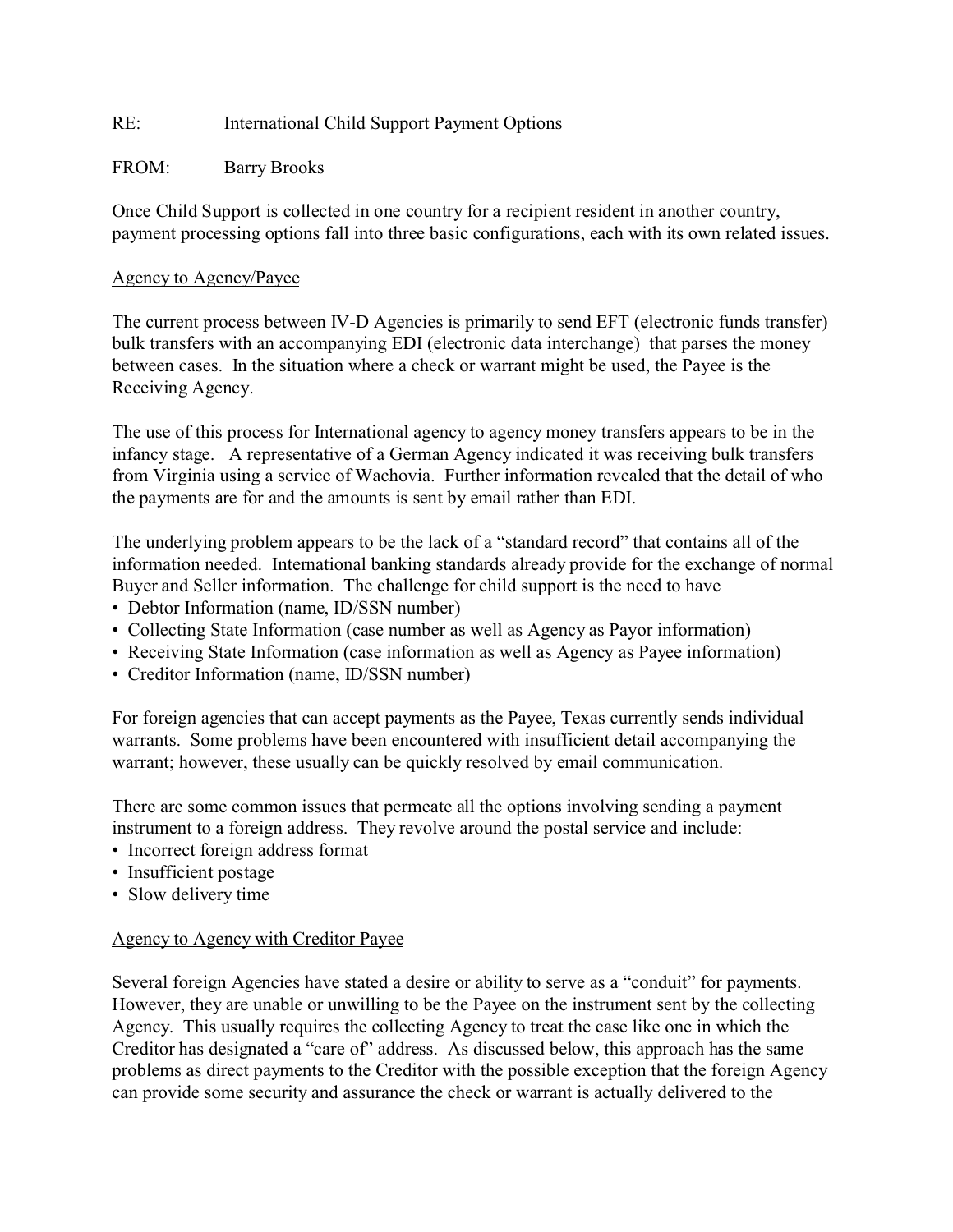## Creditor.

## Agency to Creditor Payee

Several foreign Agencies have stated that they do not want or can not have any involvement in the processing of payments to the Creditor. This creates some correspondence difficulties which are not germane to the payment options.

Whether individual payments are sent directly to the Creditor Payee or to the Creditor Payee % the foreign Agency, the ability to negotiate the payment instrument is often limited and can incur substantial fees. There were reports that some countries were withholding the check from the Creditor Payee.

## Debit Card Option

Most, if not all, IV-D Agencies are moving towards having Obligee/Creditor receive support payments either by Direct Deposit to a banking account or as "stored value" on a Debit Card. The ability of a foreign resident Creditor to open a U.S. bank account is problematic. (Issues regarding the need for the account to be with a U.S. bank include Homeland Security, Money Laundering, and other legislation as well as NACHA [National Automated Clearance House Association] issues.) However, the ability of a foreign resident Creditor to obtain a Debit Card appears to be a very viable option.

One of the leading vendors of Debit Cards appears to be "EPPICard". It currently provides Debit Card services for child support payments to 14 states.

| FL                              | MS | <b>OH</b> | UT |
|---------------------------------|----|-----------|----|
| GA                              | NJ | OK        | VA |
| $\mathop{\mathrm{IL}}\nolimits$ | NY | PA        |    |
| $\mathbb{N}$                    | NC | <b>TX</b> |    |
|                                 |    |           |    |

https://www.eppicard.com/

Texas is very proactive in suggesting that foreign resident Creditors request a Debit Card. It is a quick and safe way to assure the Creditor receives support payments. The card is "branded" by different financial institutions in different states; but, almost all seem to have international operations or be associated with other financial institutions that do. This provides Creditors with a myriad of locations to obtain currency. The cards branded with MasterCard tout over 1 million locations in 210 countries. A location search for the VISA branded card turned up 10 locations in less that 1/2 mile from the center of Bonn, Germany. The fee for an international transaction is reasonable. Attached to this memo are information sheets from Texas, Florida, and New York showing international fees of \$ 1.25 and \$ 2.50 and also some of the other branded financial institutions associated with both VISA and MasterCard.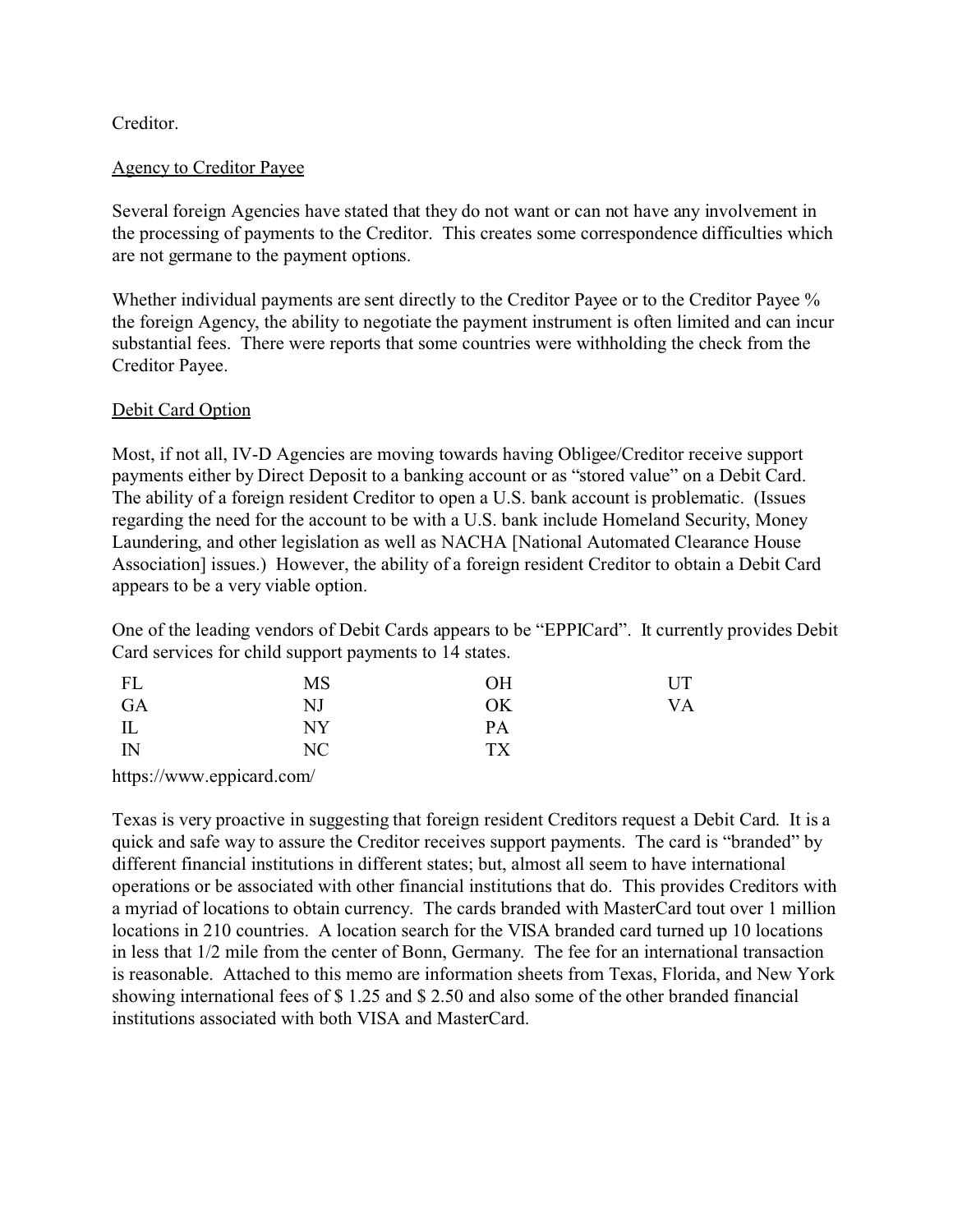

# **IMPORTANT INFORMATION REGARDING THE**

# **Texas Debit Card Program**

**The Texas Debit Card** *is the new way* to receive your payments. You can get cash at banks and ATMs and make purchases at most stores in the USA and around the world. It is accepted everywhere Visa<sup>®</sup> debit cards are accepted.

## **Benefits of the Texas Debit Card**

- No waiting for the check to be mailed.
- No worries about getting your check cashed.
- Spend your money by presenting your debit card.
- Use your money whenever-it is safe, fast and convenient.
- Customer Service toll free number to answer questions and obtain your balance.

#### **To Make Purchases**

- Simply present your card when paying.
- The money is automatically deducted from your account.
- You may also ask for "cash-back" with your purchase at many merchant locations.

## **To Get Cash at an ATM or Bank Teller**

- Use an ATM for the convenience of cash withdrawals.
- Use your two free bank teller cash withdrawals each month.

## **ATM Balance Inquiries**

- You may check your account balance at ATMs.
- A fee of \$0.50 will be charged for each ATM Balance Inquiry.
- Avoid this fee by calling 866-729-6159 or by accessing the Web at www.EPPICard.com.

### **Surcharge Fees**

- Some ATMs will also apply an individual convenience fee called a surcharge to use their ATM.
- Avoid this fee by using a Wells Fargo® ATM, 7-Eleven® store ATMs, and some selected PLUS® ATMs.
- Always read the ATM messages carefully.
- You may cancel the transaction if you wish to avoid the fee.
- Look for these brand marks:



## **Spend Your Money at Your Convenience**

You can use your Texas Debit Card at merchant locations worldwide, anywhere Visa debit cards are accepted. Your card is safer and more convenient than using cash or checks.

Use your card at:

- Banks and ATMs for cash Merchants for Cash Back with
- Grocery stores **purchase**
- 
- 
- Office and school supply accepted stores
- 
- **Doctors' offices** Restaurants
	-

#### • Clothing, department, and • Drug stores and pharmacies discount stores • Wherever Visa debit cards are

**Visit our Web site for balance information** 

## **Are there fees for using the card?**

- **Each month, you will receive two (2) free cash withdrawals at any Wells Fargo® ATM. No Fee**
- **Each month, you will receive two (2) free cash withdrawals at any Visa financial institution's bank teller window. No Fee**

#### **Merchant Locations:**

- Purchases No Fee
- Cash Back with Purchase No Fee

#### **Wells Fargo Banks:**

• ATM  $\bullet$  S1.25 each time after 2 free

\$2.00 each time time after 2 free

#### **Other Banks displaying the Visa or PLUS brand mark:**

- ATM \$1.25 each time
- 
- **Other Fees:**
- ATM Balance Inquiry \$0.50 each time
- ATM Denial for Insufficient Funds \$0.50 after 2nd request
- International Transactions \$1.25 each time
- Card Replacement \$5.00
- **Expedited Card Delivery \$15.00**

## **How to Avoid Fees**

- Use your two free bank teller cash withdrawals each month.
- Use your two free cash withdrawals at Wells Fargo<sup>®</sup> ATMs.
- Make balance inquiries online or by calling 1-866-729-6159.

## **Customer Service**

- Web access to your account balance and transaction history.
- A Toll free number for questions, 866-729-6159.
- Report a lost or stolen card.
- Request information about your account or dispute a transaction
- posted to your account. • Request a printed monthly statement.

### **Do I have a choice in how I receive my payments?**

Yes, there are three options. You may select Texas Debit Card, Direct Deposit or state check. If you already have a bank account, your payments can be deposited into your account using Direct Deposit. To request a Direct Deposit form, call 866-729-6159. If you already use direct deposit, you will continue to receive your payments this way. If you would like to continue receiving a state check, you must complete the enclosed payment option form and return in the postage paid envelope.

### **How do I get a Texas Debit Card?**

- If you do nothing, you will receive a New Texas Debit Card and payments will be posted to this account.
- Your card will be sent to you by mail.
- Activate your card immediately by selecting a PIN as instructed on the card carrier.
- You can use your card only after payments are made to your account.
- If you would like to continue receiving a state check, you must complete the enclosed payment option form and return in the enclosed postage paid envelope.

**Your card can be used wherever you see any of these brand marks:** 







- 
-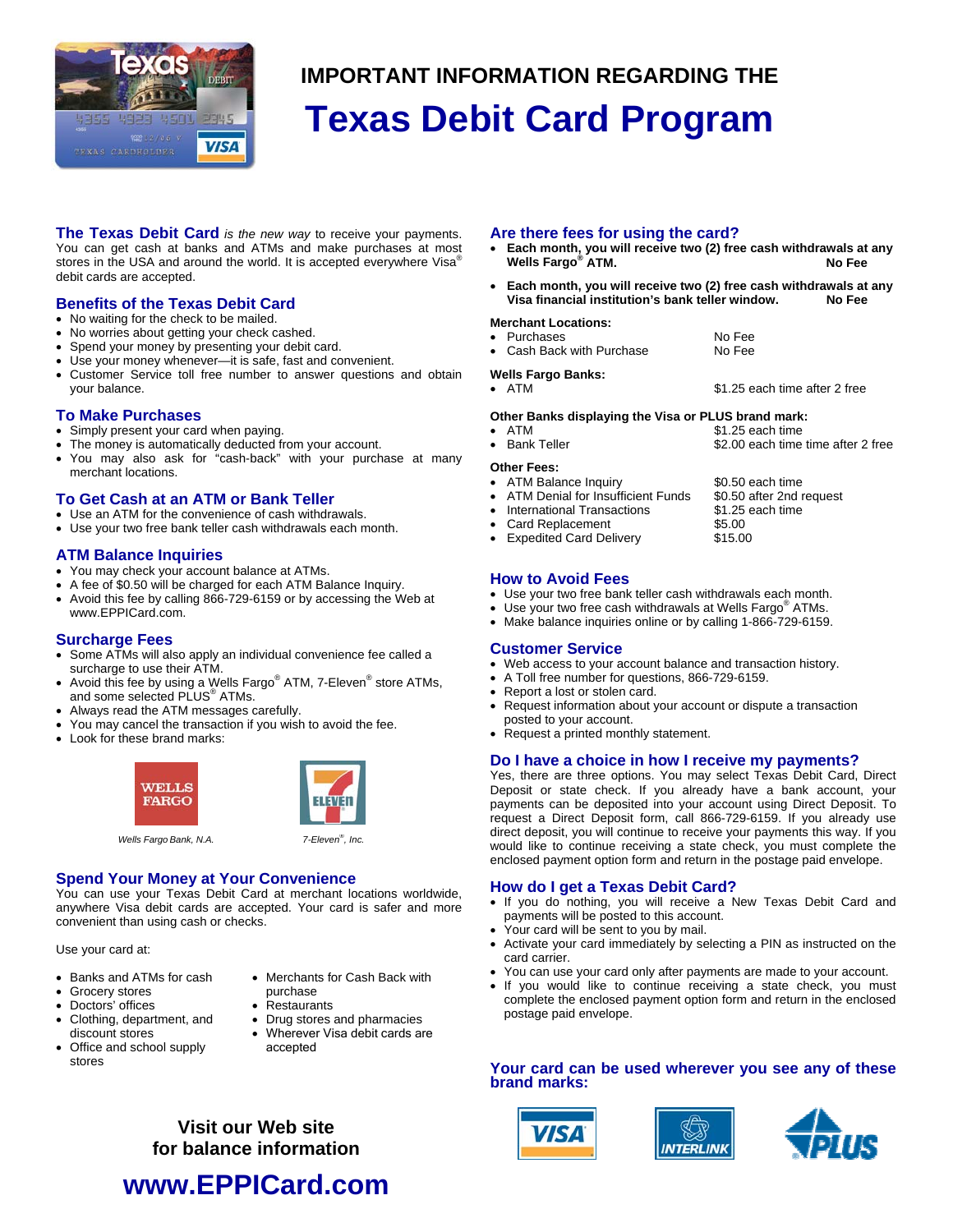

## **IMPORTANT INFORMATION REGARDING THE**

# **Florida Debit Card Program For Support Payments**

*The Florida Debit Card is issued by Comerica Bank, N.A. pursuant to a license by MasterCard International Incorporated.* 

**The Florida Debit Card** *is a new way* to receive your support payments. You can get cash at banks and Automated Teller Machines (ATMs) and make purchases at most stores in the USA and around the<br>world. It is accepted everywhere MasterCard® debit cards are accepted.

## **Benefits of the Florida Debit Card:**

- No waiting for checks to arrive in the mail
- No worries about getting your check cashed
- Safe, fast and convenient
- Customer Service toll free number to answer questions and obtain your balance

## **To Make Purchases**

- Simply present your card when paying
- The money is automatically deducted from your account
- You may also ask for "cash-back" with your purchase at many merchant locations

## **To Get Cash at an ATM or Bank Teller**

- Use an ATM for the convenience of cash withdrawals
- You are allowed unlimited bank teller cash withdrawals at any MasterCard® member bank

## **ATM Balance Inquiries**

- You may check your account balance at ATMs
- A fee of \$0.50 will be charged for each ATM Balance Inquiry
- You can avoid this fee by calling 1-877-567-1768\* or by accessing the Web at www.EPPICard.com

## **Surcharge Fees**

- Some ATMs apply an individual convenience fee called a surcharge to use their ATM
- You can avoid this fee by using Wachovia Bank ATMs
- Always read ATM messages carefully
- You may cancel the transaction if you wish to avoid the fee
- Look for this brand mark:



Wachovia Bank, N.A., Member FDIC. Wachovia is a registered trademark of Wachovia Corporation.

#### Go to

#### www.wachovia.com

to locate the nearest Wachovia ATM

## **Spend Your Money at Your Convenience**

You can use your Florida Debit Card at merchant locations worldwide, anywhere MasterCard® debit cards are accepted. Your card is safer and more convenient than using cash or checks.

Use your card at:

- 
- Grocery stores **purchase**
- Doctors' offices Restaurants
- Clothing, department, and Drug stores and pharmacies
- Office and school supply are accepted stores
- Banks and ATMs for cash Merchants for Cash Back with
	-
	-
	- discount stores Wherever MasterCard® debit cards
		-

## **Are there fees for using the card?**

• You are allowed unlimited free cash withdrawals at any MasterCard® member bank teller window as long as you have available funds in your account.

#### **Merchant Locations:**

- Purchases No Fee
	- Cash Back with Purchase No Fee

### **Banks displaying the MasterCard® brand mark:**

• ATM  $\bullet$  S0.95 each withdrawal • Bank Teller No Fee

- **Other Fees:**
- ATM Balance Inquiry \$0.50 each time
- 
- -
- Expedited Card Delivery \$15.00 each replacement
- Automated Telephone Inquiry \$0.25 each time after four calls\*

\*There is no charge for the first four telephone balance inquiries each month.

### **How to Avoid Fees**

- Ask for Cash Back with your purchases
- Free cash withdrawals at any MasterCard® Member Bank teller window
- Avoid ATMs other than Wachovia that surcharge you for your cash withdrawal
- Review your balance online by accessing the website at www.EPPICard.com

## **Customer Service**

- Web access to your account balance and transaction history
- A Toll free number for questions, 1-877-567-1768
- Report a lost or stolen card
- Request information about your account or dispute a transaction posted to your account
- Request a printed monthly statement

## **How do I get a Florida Debit Card?**

- Complete the enclosed Payment Options Form, choosing the Florida Debit Card
- Your card will be sent to you by mail
- Activate your card immediately by selecting a PIN as instructed on the card carrier
- You can use your card only after payments are made to your account

### **Your card can be used wherever you see the following brand mark:**



## **Visit our Web site for balance information**

# **www.EPPICard.com**

- -
- International Fees \$2.50 each time<br>• Card Replacement \$5.00 each time
	- \$5.00 each time (first replacement free)
	-
	-